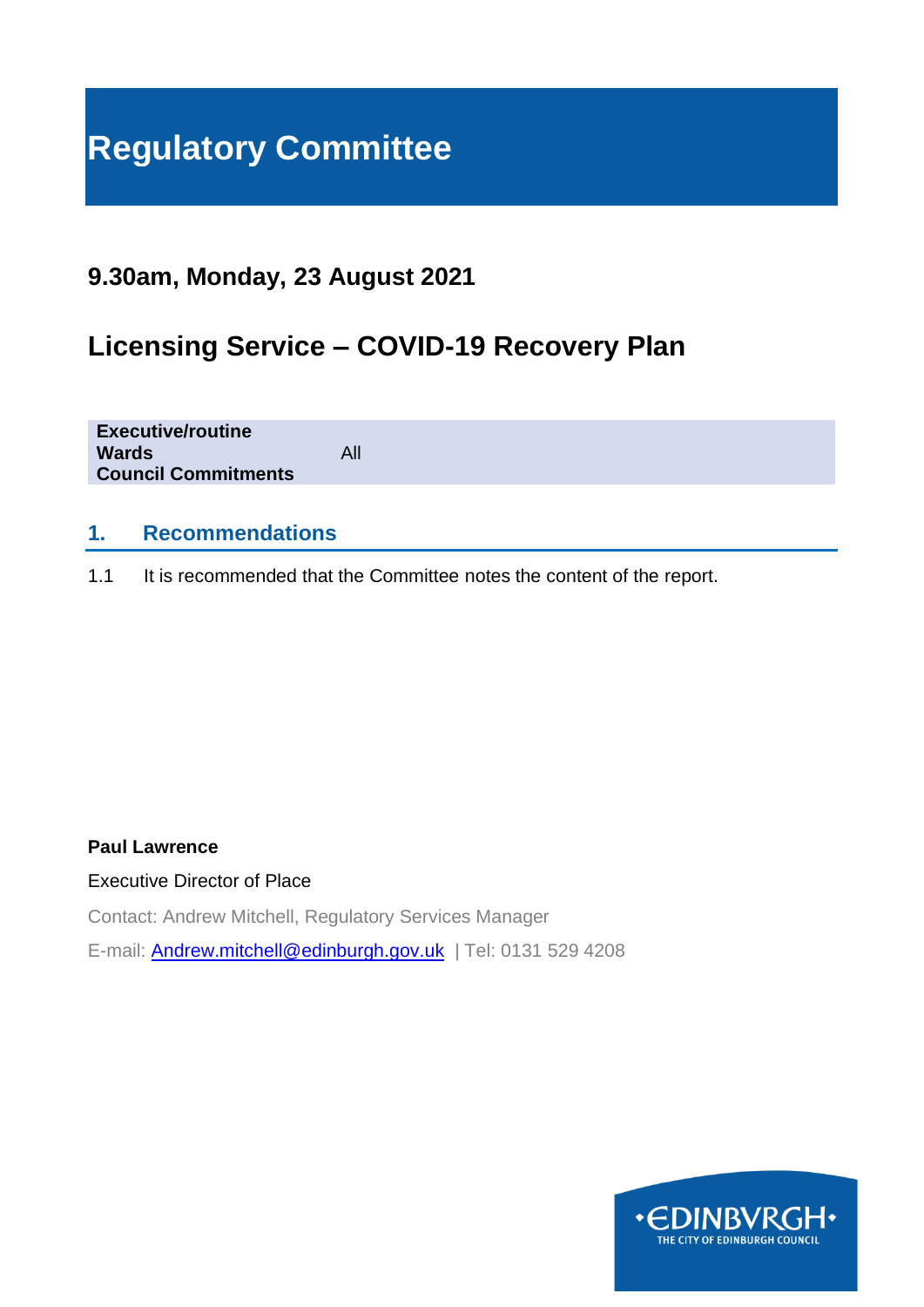**Report**

# **Licensing Service – COVID-19 Recovery Plan**

#### **2. Executive Summary**

2.1 This report sets out the decisions made and the actions taken as a result of the COVID-19 pandemic since the last service update in [November 2020.](https://democracy.edinburgh.gov.uk/documents/s28391/7.1%20-%20Coronavirus%20COVID-19%20Contingency%20Measures%20Update%20Report.pdf) The report also informs the Committee of the steps the service intends to take to ensure that it continues to deliver an efficient service and describes how a backlog of applications, which has been created as a result of the pandemic, is to be dealt with.

#### **3. Background**

- 3.1 In line with official guidance from the UK and Scottish Governments, all Council services implemented changes as a result of the lockdown measures introduced on 23 March 2020. At the same time all Regulatory and Licensing Sub Committee and Licensing Board meetings were suspended until further notice.
- 3.2 Placing customers at the heart of the Licensing Service has remained a key priority, and a number of measures and systems were immediately put in place to enable the Licensing Service to continue to operate.
- 3.3 Whilst balancing duties of care to members of staff, businesses and customers proved challenging, the majority of staff members were able to work from home. This meant that throughout the lockdown period the City of Edinburgh Council was one of the few Local Authorities that managed to maintain and operate a Licensing Service, with the team continuing to process renewal applications, which form 95% of the applications received, and to issue licences.
- 3.4 However, the temporary measures that were introduced to allow service to be maintained have presented some challenges, as is highlighted below.
- 3.5 The Council acts as Licensing Authority for a range of legislation, including the Housing (Scotland) Act 2006 and the Civic Government (Scotland) Act 1982. The Council's activities as a Licensing Authority are funded directly by income raised from licence application fees. In a small number of cases fees are set by legislation, but the majority of fees charged are approved by the City of Edinburgh Council as part of the budget process. These fees are designed to fully recover the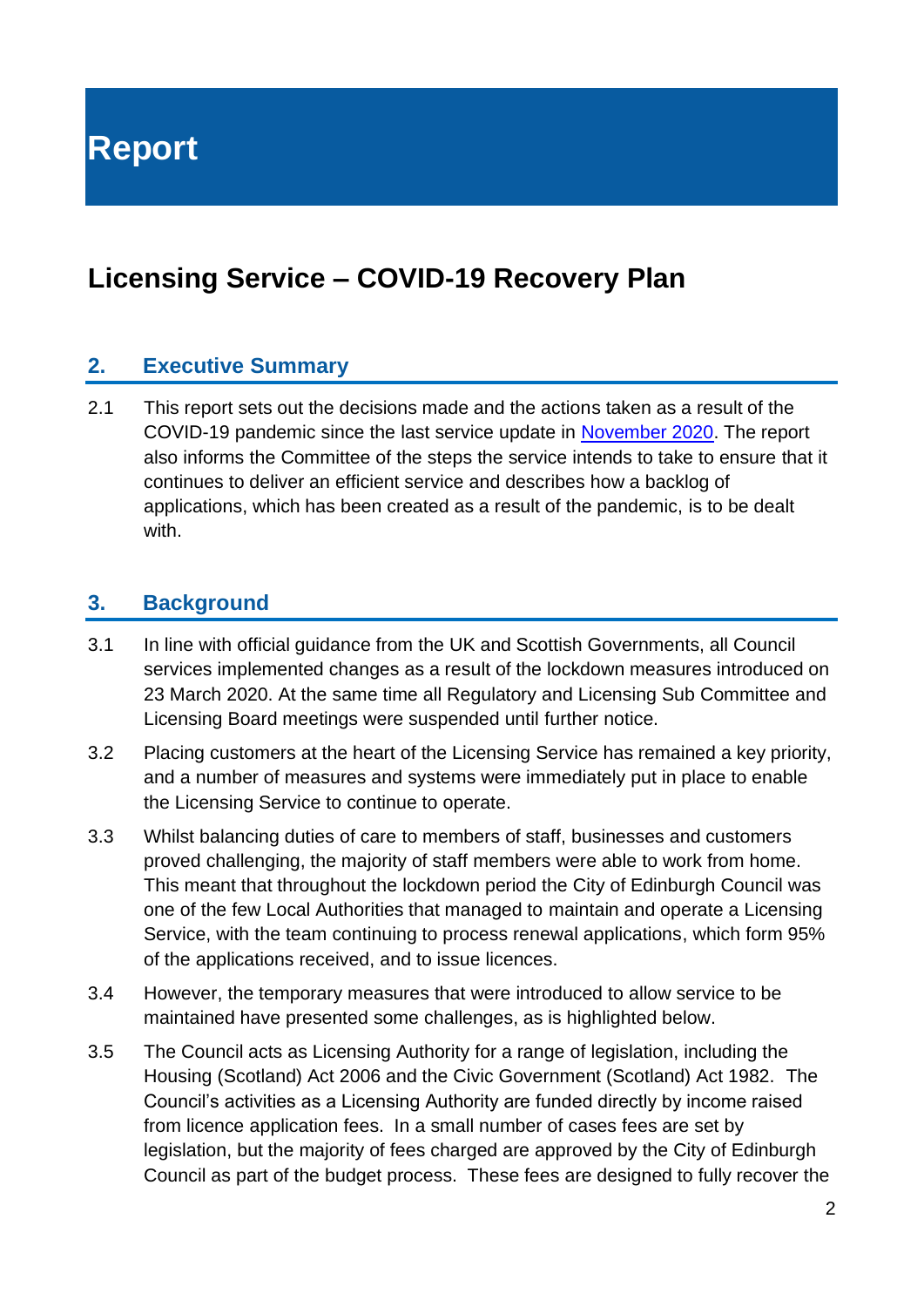costs of the service, as the provision of licensing services is not directly funded from the general revenue fund of the Council.

## **4. Main report**

#### **Operational Challenges**

- 4.1 The Licensing Service has continued to operate throughout the entire COVID-19 pandemic, but this has not been without difficulties. Significant investment in mobile devices such as laptops, mobile phones and iPads has been necessary.
- 4.2 Whilst staff members have adapted well to working remotely, this has presented unique challenges due to the:
	- 4.2.1 Complexity of licensing in general, and issues with individual complex applications;
	- 4.2.2 Significant number of different licence types;
	- 4.2.3 Volume of applications;
	- 4.2.4 Inability to communicate with necessary consultees, many of whom were not working or unable to work during the lockdown periods; and
	- 4.2.5 Customer Hub, which would normally collect payments and carry out an initial check of applications to ensure it has been fully completed, has been closed.
- 4.3 These issues have created a backlog of applications to be processed, with approximately 9,151 applications outstanding at the time of writing.
- 4.4 Plans are continually being reviewed to address concerns arising from current circumstances and the backlog. Officers are prioritising new applications to ensure that applicants do not experience unnecessary delays which would prevent them from trading. Those who have submitted renewal applications can continue to trade whilst the application is processed and are therefore not disadvantaged. Moreover, resources from other areas of the Council have been brought in to process applications through the system.
- 4.5 New working practices have already been developed in a number of areas to help the service adapt to the remote working model. This pragmatic approach to the processing of applications, whilst ensuring all legal requirements are met will continue whilst the service operates under existing pressures. Staff have also been assigned to new areas of work as part of the ongoing development of the Centre of Excellence model being introduced across the Licensing Service.
- 4.6 Staff vacancies arose both prior to and during the lockdown period, but it was not possible to recruit. Recruitment continues to be actively pursued to fill a number of vacancies. The service is also liaising with the Council's agency staff provider to secure further resources at short notice to assist with the processing of applications and reducing the backlog.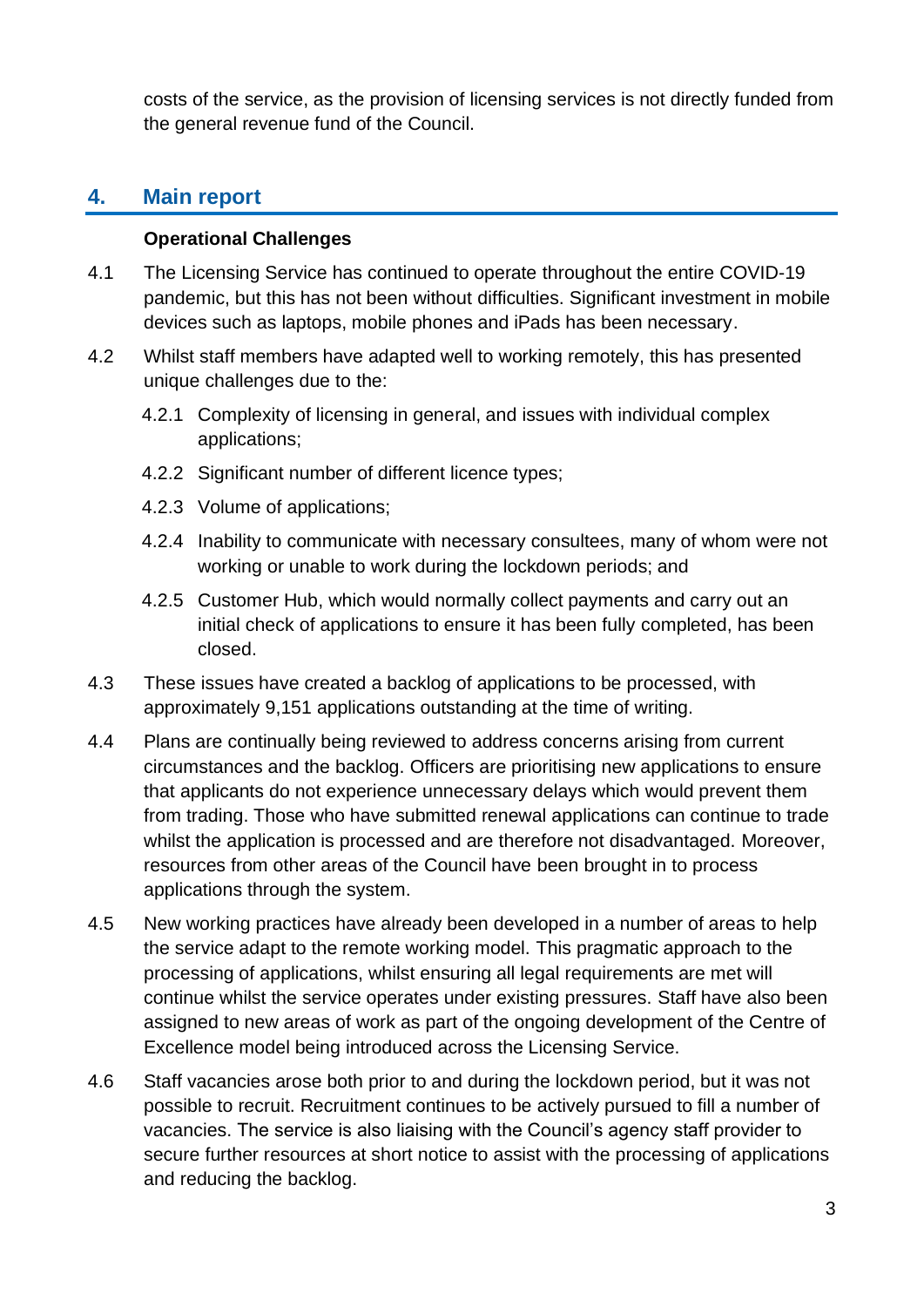#### **Software Improvements – Move to Civica Cx**

- 4.7 The Civica APP database system is used to record licensing applications. The system has a number of limitations which were known previously, but have been highlighted in recent Internal Audits. The system is a manual one with little internal automation to help progress licence applications. Additionally, the platform offers little or no interface with applicants which adds to the number of customer contacts which officers are asked to deal with. Coupled with the closure of the Customer Hub, where customers could lodge applications and seek advice, the above limitations have added to the backlog.
- 4.8 Throughout the lockdown period work has been ongoing to identify a more effective document management and storage system. Officers continue to carry out the work necessary to upgrade the current system to the Civica Cx system, which will:
	- 4.8.1 Provide a digital platform enabling mobile working and channel shift to deliver an improved and more responsive service;
	- 4.8.2 Provide an integrated system that will enable customers to make, pay for and monitor progress of applications online;
	- 4.8.3 Give real-time access anywhere, anytime via a connected device;
	- 4.8.4 create channel shift to deliver time and cost savings; and
	- 4.8.5 support the introduction of a Short Term Lets Licensing system.
- 4.9 The upgrade to the Civica Cx system requires significant investment but will in the longer term provide significant efficiencies for the service and will improve the customer experience. The system will also make it less likely that application backlogs will be created in future.

#### **Supporting Business Recovery**

- 4.10 Throughout the pandemic the Licensing Service has sought to support the economic recovery of the city, and has introduced a number of measures to support licence holders.
- 4.11 The service continues to proactively make over 12,000 customer contacts per month via monthly newsletters, telephone calls, emails and social media. These contain the latest service updates as well as up to date info regarding COVID regulations. Additionally, a streamlined process to allow businesses to apply for the use of outdoor areas, along with an occasional licence to sell alcohol, has been created.
- 4.12 Although outwith the remit of the Committee, since 1 April 2021, the service has been responsible for processing 1,653 occasional applications and 544 outdoor area permit applications, which have helped businesses to make the most of outdoor spaces as lockdown measures have eased.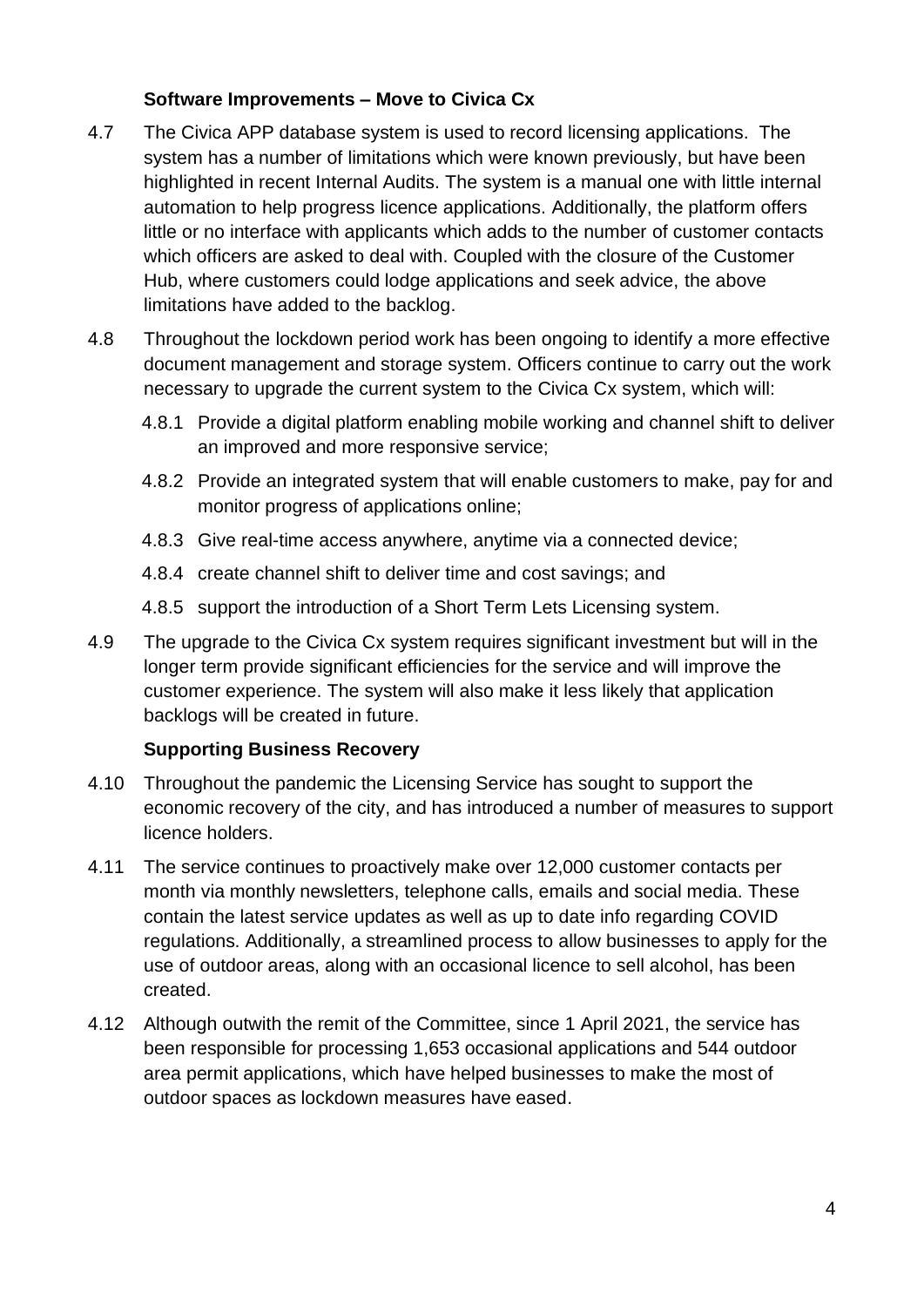- 4.13 Furthermore, officers have continued to provide significant advice to the hospitality and events sector ahead of the summer period and any festival events that may take place. This advice has helped those businesses to comply with COVID regulations and assisted them to demonstrate that their events are safe. The service already successfully supported the re-opening of hospitality in July 2020 and April 2021 and will continue to play its part in the city's economic recovery.
- 4.14 In addition, the service has also administered Scottish Government grant funds to the taxi and private hire car trade. Earlier this year, officers administered the grant scheme for taxi and private hire car drivers, with over 13,000 payments made worth over £16m to the trade. Moreover, work is underway to make payments to taxi and private hire car owners, with 1,200 payments made so far. At the time of writing, officers are continuing to process grant funding applications from vehicle owners and aim to make payments to operators as quickly as possible, with over 1,500 payments worth a total of over £1.7m made so far.

## **5. Next Steps**

- 5.1 The Licensing Service will continue to:
	- 5.1.1 Work closely with the licensed trade to ensure understanding of the challenges faced;
	- 5.1.2 Make progress with the activities outlined in this report; and
	- 5.1.3 Comply with all COVID-19 guidance and Council arrangements for the delivery of services.
- 5.2 Working towards the new financial year, it is intended that a full service review will take place once the service is back to normal in order to identify further areas of improvement.

## **6. Financial impact**

6.1 None.

#### **7. Stakeholder/Community Impact**

- 7.1 The contents and recommendations neither contribute to, nor detract from, the delivery of the three Public Sector Equality Duties.
- 7.2 The contents and recommendations described in the report do not deliver any outcomes relating to the ten areas of rights, nor do they enhance or infringe them.
- 7.3 There is no environmental impact arising from the contents of this report.